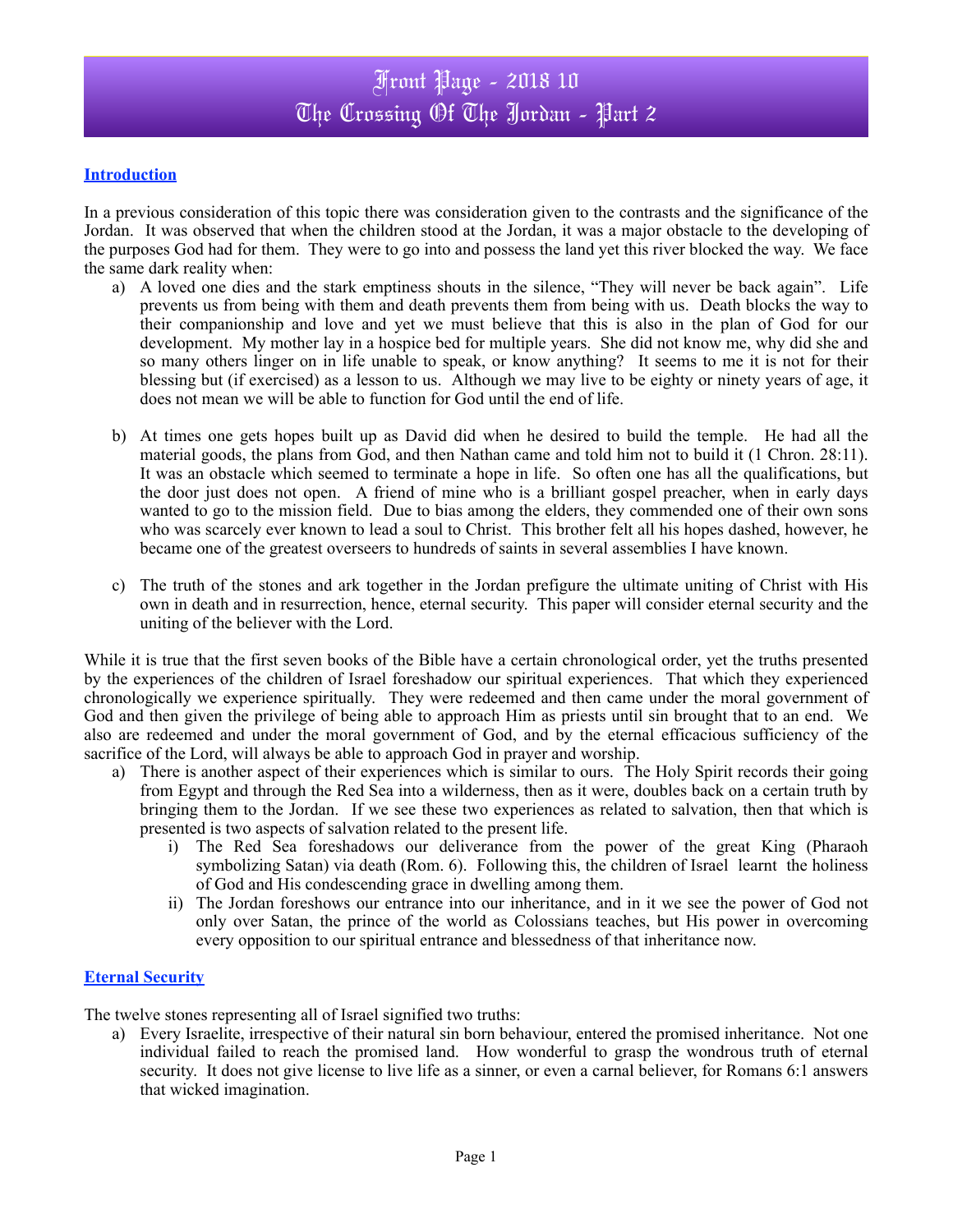# Front Page - 2018 10 The Crossing Of The Jordan - Part 2

- b) In reading the Biblical narrative, it is observed that the Ark went in first and stayed there until every Israelite was safely across. In the mercy and grace of God, I have been in a local church for fifty-eight years, during which I have heard multiple preachers tell of eternal security. Unfortunately, it was left there with little or no evidence of it. I have since found that at the moment of salvation God did some forty-one different activities which can never be nullified. Concerning this theme, the leading question is, "Does God save without consideration of His Holiness?" The unchanging answer is a resounding "No". Holiness is the beauty of God. It is the moral balancer that equates every attribute and action without detracting from any other. It balances His patience and nonchalantness, His firmness with gentleness, His truth with mercy. Holiness of God's character and unswearing righteousness cannot be changed, and being such, there is created a tension on at least five avenues which are all bound up with my justification. The questions are:
	- i) Is God an idealist in viewing us ideally but not in reality, pronouncing us as righteous when we are far from it? The scriptures say: "let God be true" (Rom. 3:4), and "True and righteous are Thy judgments" (Psa. 19:9; Rev. 16:7) therefore, all He does is in light and there is never the slightest iota of covertness or deceptiveness in Him. If God were to do such a thing (and that is an impossibility) He would no longer be the God of the Bible.
	- iii) Am I declared justified by applying the righteousness of Christ to me as a clinical positioning?
	- iv) How can the righteous God righteously declare the sinner righteous?
	- v) How can the righteous God ignore the sins of the past?
	- vi) How can the righteous God be completely free from all respect of persons?
		- 1. The Biblical foundation answering the above questions is found in Paul's words (Rom. 3:21-28). There it is taught twice over that God is righteous (Rom. 3:21, 25) because He has put all humanity on the one footing, guilty before God (Rom. 3:19, 23). On that foundation He can righteously offer righteousness to the whosoever will, and cover the sins of the past by, "His grace through the redemption that is in Christ Jesus" (Rom. 3:24). One of the fortyone happenings at conversion is, He saved us.

#### **Saved Us**

*"Who hath saved us, and called us with an holy calling, not according to our works, but according to his own purpose and grace, which was given us in Christ Jesus before the world began." (2 Tim. 1:9)*

The Holy Spirit caused the clause "Saved us" to be written and read, not in isolation, but within its context. That immediate context is the "power of God" (v.8), and the "calling" was "not according to our works, but according to His own purpose" (v.9). Several observations must be seen:

- a) God has saved us. It is God who saved us as verse eight indicates, therefore, salvation in its entirety is a work of God as further shown by references in Timothy and Titus to "God our Saviour" (1 Tim. 1:1; 2:3; 4:10; Titus 1:3; 2:10; 3:4)
	- i) Called us with an holy calling.
	- ii) Not according to our works, but according to His own purpose and grace. God is working out His own purposes for: "The praise of His glory" (Eph. 1:4-6); "that we should be a kind of firstfruits" (Jam. 1:18); who works "according to His good pleasure which He hath purposed in Himself (Eph. 1:9). The purposes, decrees, and plans of God must be brought to fruition.
	- iii) Which was given us in (through) Christ Jesus.
	- iv) Before the world began. What glorious things happened before the world began. It was then God promised eternal life (Titus 1:2), and God chose us in Him (Eph. 1:4). As I read this, it can seem to refer to possibly two interlocking truths:
		- 1. The grace of salvation was given to us in eternity past.
		- 2. The calling and purpose of God for saving us was centered in Christ before the world began.
	- iii) It was a work done by the power of God. The word translated "power" is "dunamis" and it is the "dunamis" imbedded in the gospel which gives salvation (Rom. 1:16; 1 Cor. 1:18). The